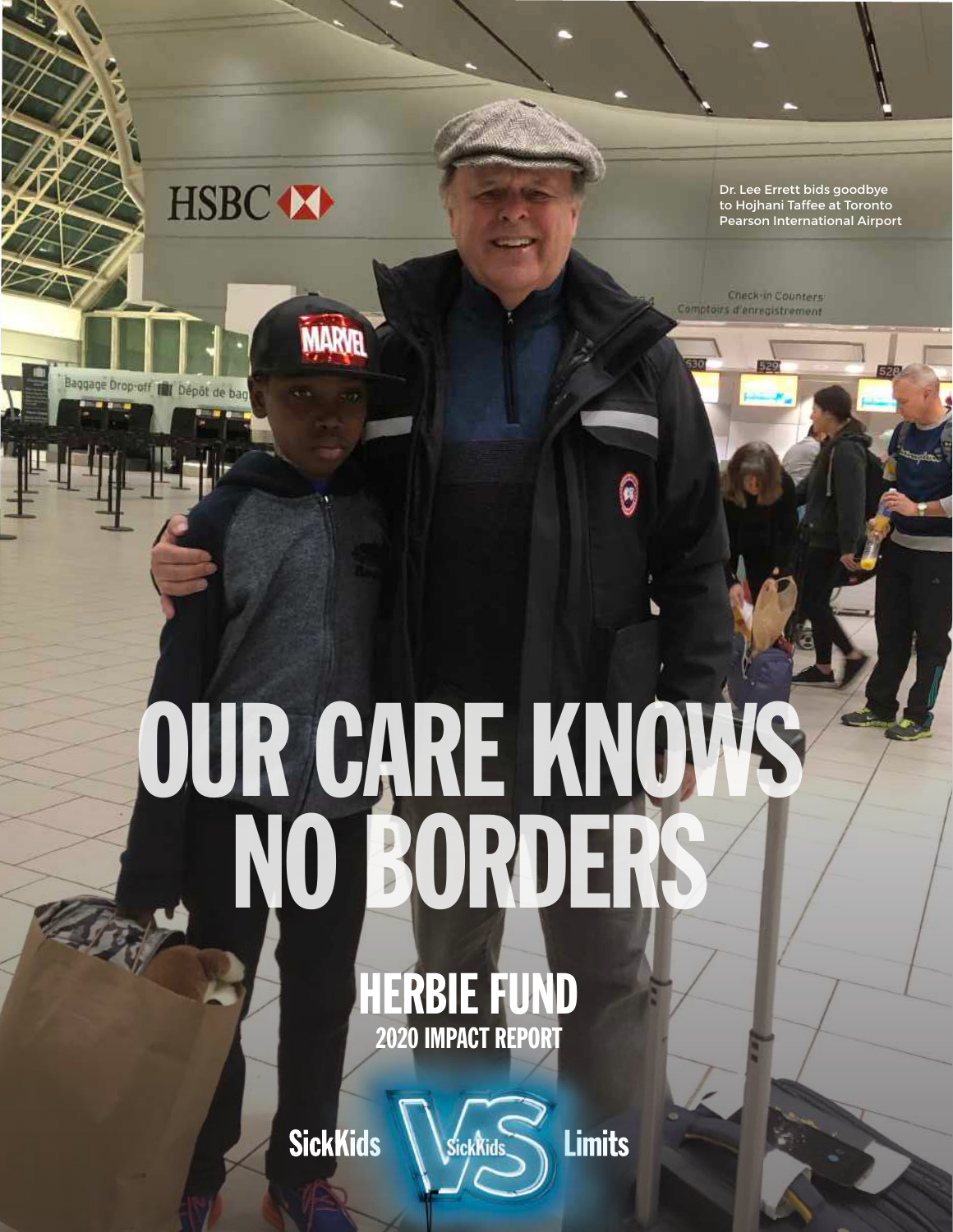## HOJHANI'S STORY:

How One Surgery Changed a Jamaican Boy's Life

**BY THE TIME HOJHANI TAFFE** was ten, the lump on his neck had grown to the size of a grapefruit. It was a form of cystic hygroma, a rare cyst caused by blockages in the lymphatic system. For some kids, cystic hygroma can make it hard to breathe or swallow. Hojhani, fortunately, wasn't one of them.

But while not physically damaging, the large lump took a terrible toll on the young boy's life. He was mocked and scorned. When he sat down on a bench, other kids would shuffle over, afraid to be even near him. When he went out, he hid underneath hooded sweatshirts, even in the blazing Jamaican heat.

To his mother Caron, Hojhani asked why. Why did he have this? Why did he have to suffer?

But Caron, a waitress with two young boys, had no easy answers—or solutions. Hojhani had been diagnosed with cystic hygroma shortly after birth, then referred to the local children's hospital. There, Caron had questioned one of the surgeons.

"Would you allow your child to do the surgery here?"

She said no.

It may seem like a simple procedure, but removing such a large cyst from the neck is tricky. One

## TO HIS MOTHER CARON, HOJHANI ASKED WHY. WHY DID HE HAVE THIS? WHY DID HE HAVE TO SUFFER?



wrong cut could have damaged a facial nerve, leaving Hojhani permanently disfigured.

Caron considered getting the surgery outside Jamaica. Miami, which is less than a two-hour flight from Kingston, certainly had the expertise. But the cost—\$60,000 (USD)—was impossible to afford. Which meant that, for the longest time, there was nothing Caron could do to help her son. That is, until the day she got wind of a visiting surgeon from Canada: Dr. Lee Errett.

/hile plenty credentialed and respected, Dr. Errett was not exactly the doctor Hojhani needed. He is neither an ear, nose, and throat doctor, nor a paediatrician. He is a cardiac surgeon and the University of Toronto's first-ever Professor of Global Surgery, and he has operated on every continent on earth, including Antarctica. But much of his international work is in China and Jamaica.

"Jamaica is one place where we've dug in a little bit," Dr. Errett says.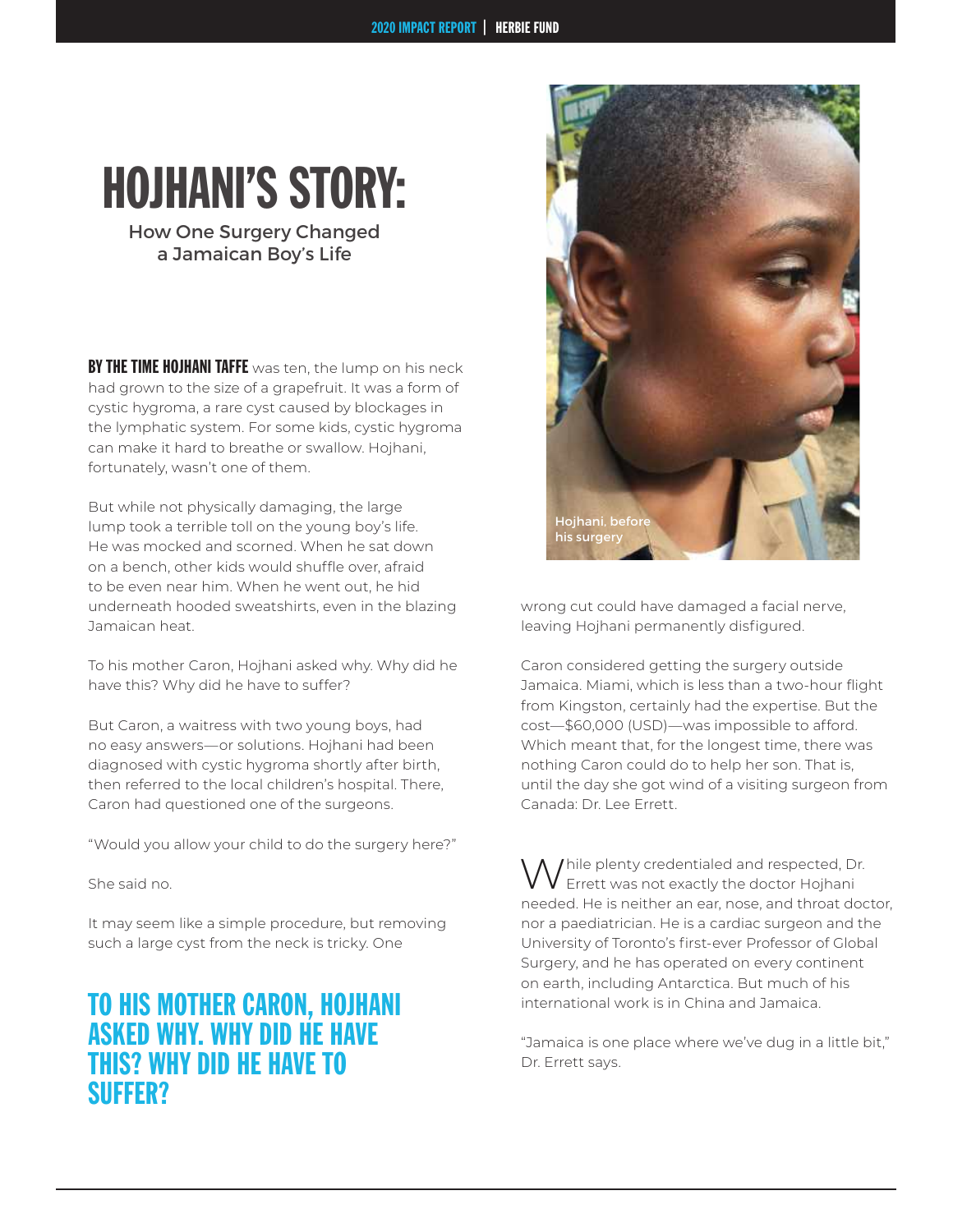When one of his team travels to Jamaica, it's usually for a specific disease or need, like hernias or prostate problems. Word circulates in the churches, and when he shows up for clinic, there are dozens, sometimes hundreds, waiting.

On a recent trip, Dr. Errett got a call about a young boy needing surgery. So, he made the trek to see him in Ewarton, a small rural town about 45 minutes from the capital. It was there he first met Hojhani: a shy, ten-yearold boy dressed in a school uniform, with a grapefruitsized cyst on his neck.

As much as Dr. Errett wanted to help, the surgery was outside the realm of his expertise. To get the care he'd need, Hojhani would have to leave Jamaica. Being a Toronto-based, globally-minded surgeon, Dr. Errett immediately thought of the Herbie Fund.

Neither Caron nor Hojhani had passports, and the application process took some time, but with Dr. Errett's help, Hojhani was accepted. He and Caron would soon be leaving for Toronto, their first flight ever and their first time leaving the island. But at least one thing would be familiar.

They would be staying with the Errett family.

For Caron, life in Toronto wasn't simply good, it was "amazing." Dr. Errett, his wife, and two children were "like family," taking them everywhere from the CN Tower to the skating rink at City Hall.

"They were wonderful," Caron says. "They made us feel at home."

She was equally charmed by the staff at SickKids, especially Hojhani's surgeon, Dr. Paolo Campisi, whom she described as "super nice."

But when the day of the actual surgery arrived, Caron's joy soon yielded to anxiety—and fear.

"I was crying, crying, crying," she says.



Hojhani was calm, more occupied with the many games than the prospect of going in for surgery. When he asked his mom why she was crying, she did her best to be brave. But as soon as he left for surgery, she was crying again.

"I was a total mess," she says.

Once the operation finished, Dr. Campisi found Caron. Hojhani was okay. The surgery was a success. The lump was gone.

While thinking back to her time in Toronto, Caron is flooded with gratitude.

"I am so thankful," she says. "Everybody there showed us so much love."

Hojhani is grateful, too. His grades are improving. He no longer hides under hooded sweatshirts. He makes friends more easily. And when he sees himself in the mirror, he thinks, "I'm handsome."

On behalf of Hojhani, Caron, and all our Herbie Fund patients—thank you.

Your support makes this incredible work possible.

 SickKids has treated 846 patients from 107 countries through the Herbie Fund.